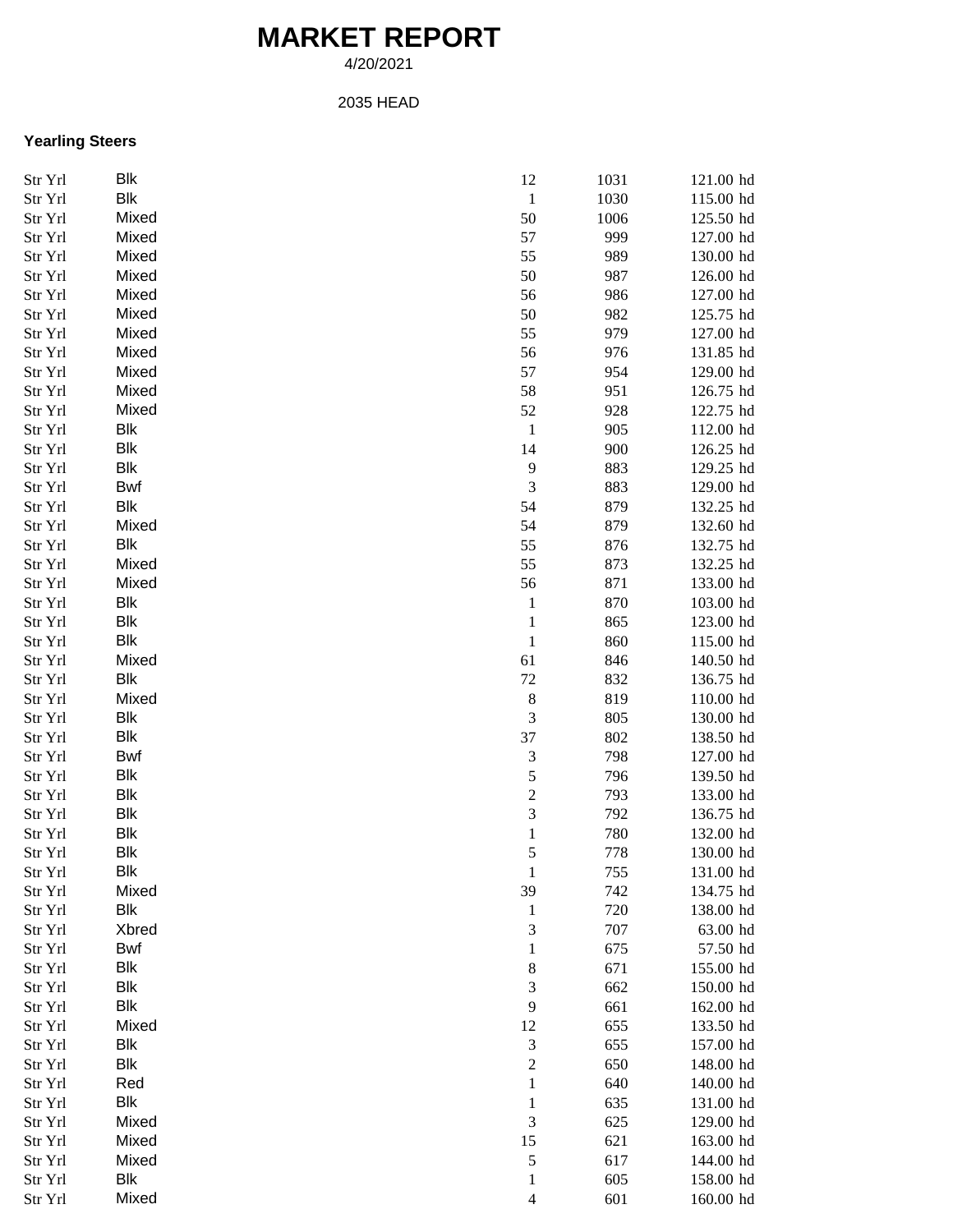| Str Yrl                 | Blk               | $\overline{\mathbf{c}}$  | 580        | 170.00 hd                |
|-------------------------|-------------------|--------------------------|------------|--------------------------|
| Str Yrl                 | Bwf               | $\,1\,$                  | 560        | 117.00 hd                |
| Str Yrl                 | Xbred             | $\mathbf{1}$             | 555        | 132.50 hd                |
| Str Yrl                 | <b>Blk</b>        | 17                       | 541        | 183.50 hd                |
| Str Yrl                 | Bwf               | $\mathbf{1}$             | 530        | 57.00 hd                 |
| Str Yrl                 | Blk               | $\,1\,$                  | 515        | 162.00 hd                |
| Str Yrl                 | Bwf               | $\mathbf{1}$             | 490        | 170.00 hd                |
| Str Yrl                 | Red               | $\,1\,$                  | 490        | 100.00 hd                |
| Str Yrl                 | Mixed             | 3                        | 483        | 192.00 hd                |
| Str Yrl                 | <b>Blk</b>        | $\overline{c}$           | 473        | 189.00 hd                |
| Str Yrl                 | Red               | $\overline{c}$           | 455        | 112.50 hd                |
| Str Yrl                 | Mixed             | $\sqrt{6}$               | 433        | 181.00 hd                |
| Str Yrl                 | Xbred             | $\mathbf{1}$             | 425        | 75.00 hd                 |
| Str Yrl                 | Blk               | $\overline{c}$           | 390        | 193.00 hd                |
| Str Yrl                 | Char              | $\mathbf{1}$             | 330        | 178.00 hd                |
| Str Yrl                 | Blk               | $\mathbf{1}$             | 320        | 170.00 cwt               |
| Str Yrl                 | Blk               | $\mathbf{1}$             | 300        | 190.50 hd                |
| Str Yrl                 | Blk               | $\mathbf{1}$             | 290        | 215.00 hd                |
| Str Yrl                 | Xbred             | $\overline{\mathbf{c}}$  | 283        | 210.00 cwt               |
| Str Yrl                 | Mixed             | $\overline{\mathcal{L}}$ | 281        | 485.00 cwt               |
| <b>Steer Calves</b>     |                   |                          |            |                          |
|                         |                   |                          |            |                          |
| Str Calf                | <b>Blk</b>        | $\overline{4}$           | 723        | 142.00 cwt               |
| Str Calf                | <b>Blk</b>        | $\,1$                    | 605        | 158.00 cwt               |
| Str Calf                | <b>Blk</b>        | 3                        | 595        | 163.00 cwt               |
| Str Calf                | Mixed             | 8                        | 585        | 168.00 cwt               |
| Str Calf                | Blk               | $\overline{4}$           | 551        | 170.00 cwt               |
| Str Calf                | Bwf               | $\boldsymbol{2}$         | 550        | 160.00 cwt               |
| Str Calf                | Mixed             | $\overline{c}$           | 528        | 168.00 cwt               |
| Str Calf                | <b>Blk</b>        | 15                       | 515        | 185.00 cwt               |
| Str Calf                | <b>Blk</b>        | $\overline{7}$           | 499        | 197.50 cwt               |
| Str Calf                | <b>Blk</b>        | $\mathbf{1}$             | 495        | 159.00 cwt               |
| Str Calf                | Blk               | $\mathbf{1}$             | 490        | 188.00 cwt               |
| Str Calf                | Blk               | $\mathbf{1}$             | 460        | 179.00 cwt               |
| Str Calf                | <b>Blk</b><br>Blk | 3<br>$\,1$               | 373<br>300 | 186.00 cwt<br>210.00 cwt |
| Str Calf                |                   |                          |            |                          |
| <b>Yearling Heifers</b> |                   |                          |            |                          |
| Hfr Yrl                 | <b>Blk</b>        | $\mathbf{1}$             | 935        | 110.00 cwt               |
| Hfr Yrl                 | Mixed             | $72\,$                   | 873        | 115.50 cwt               |
| Hfr Yrl                 | Mixed             | 66                       | 864        | 120.75 cwt               |
| Hfr Yrl                 | Mixed             | 62                       | 852        | 123.35 cwt               |
| Hfr Yrl                 | <b>Blk</b>        | $70\,$                   | 850        | 124.10 cwt               |
| Hfr Yrl                 | Mixed             | 66                       | 844        | 122.10 cwt               |
| Hfr Yrl                 | Blk               | $\mathbf{1}$             | 820        | 68.00 cwt                |
| Hfr Yrl                 | Blk               | $\boldsymbol{2}$         | 805        | 116.00 cwt               |
| Hfr Yrl                 | Mixed             | 5                        | 785        | 116.00 cwt               |
| Hfr Yrl                 | Blk               | $\sqrt{6}$               | 759        | 125.50 cwt               |
| Hfr Yrl                 | Mixed             | $\sqrt{6}$               | 753        | 122.50 cwt               |
| Hfr Yrl                 | Red               | $\mathbf{1}$             | 735        | 150.75 cwt               |
| Hfr Yrl                 | <b>Blk</b>        | $\mathbf{1}$             | 710        | 125.00 cwt               |
| Hfr Yrl                 | <b>Blk</b>        | $\mathfrak{Z}$           | 697        | 128.00 cwt               |
| Hfr Yrl                 | Mixed             | 5                        | 690        | 131.00 cwt               |
| Hfr Yrl                 | Blk               | 5                        | 689        | 133.00 cwt               |
| Hfr Yrl                 | Mixed             | $\epsilon$               | 688        | 131.00 cwt               |
| Hfr Yrl                 | Char              | $\,1$                    | 675        | 120.00 cwt               |
| Hfr Yrl                 | <b>Blk</b>        | $\boldsymbol{7}$         | 635        | 136.00 cwt               |
| Hfr Yrl                 | <b>Blk</b>        | 12                       | 630        | 141.00 cwt               |
| Hfr Yrl                 | <b>Blk</b>        | $\mathfrak s$            | 597        | 144.00 cwt               |
| Hfr Yrl                 | Blk               | $\overline{4}$           | 576        | 146.00 cwt               |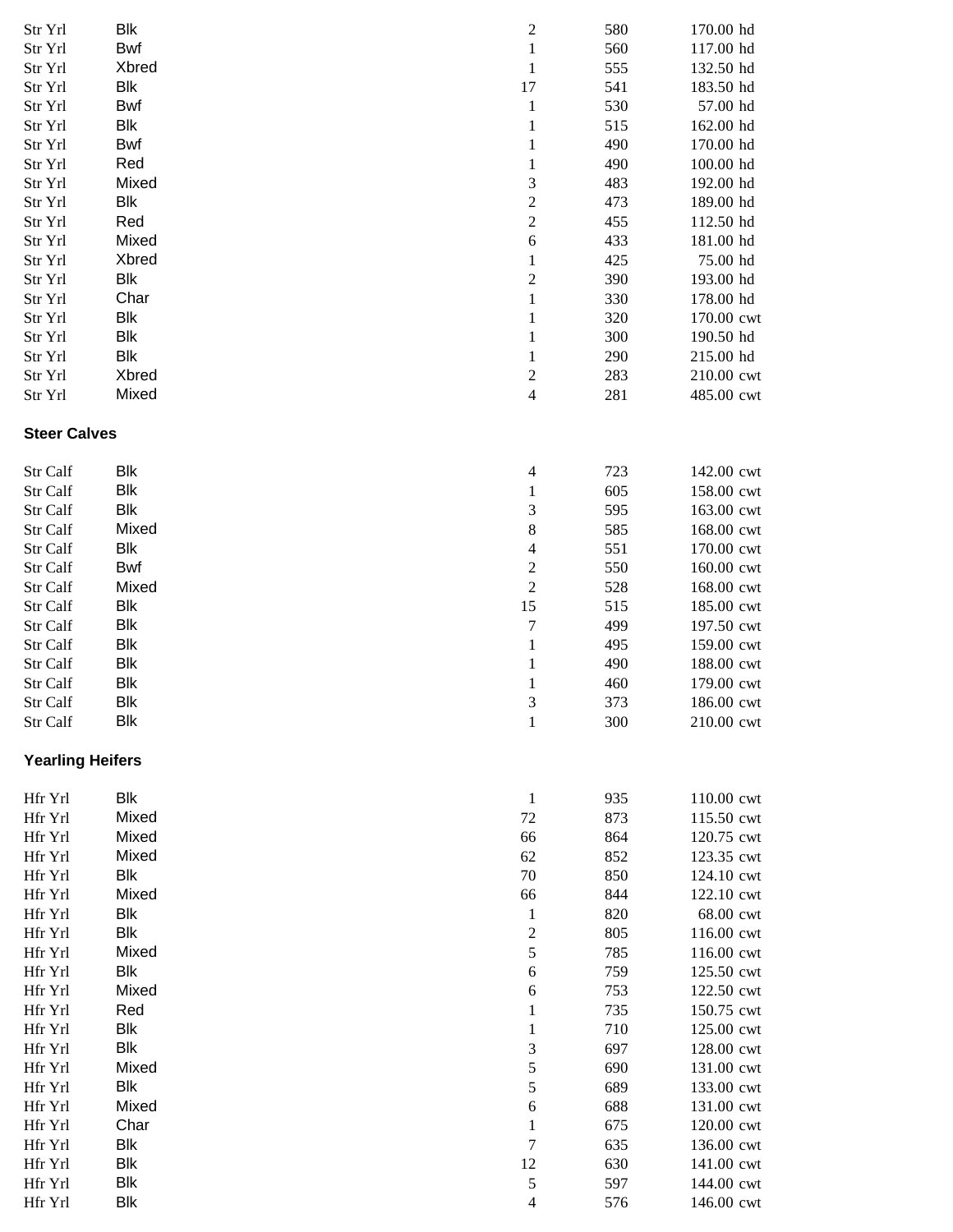| Hfr Yrl              | Red        | $\sqrt{2}$               | 575  | 145.00 cwt |
|----------------------|------------|--------------------------|------|------------|
| Hfr Yrl              | Blk        | $\mathbf{1}$             | 575  | 145.00 cwt |
| Hfr Yrl              | Mixed      | $\mathbf{1}$             | 560  | 142.00 cwt |
|                      |            |                          |      |            |
| Hfr Yrl              | Mixed      | $\overline{4}$           | 556  | 145.00 cwt |
| Hfr Yrl              | Xbred      | $\boldsymbol{2}$         | 530  | 97.00 cwt  |
|                      |            |                          |      |            |
| Hfr Yrl              | Mixed      | 6                        | 521  | 130.50 cwt |
| Hfr Yrl              | Char       | $\mathbf{1}$             | 510  | 153.00 cwt |
| Hfr Yrl              | Blk        | $\overline{c}$           | 458  | 164.00 cwt |
|                      |            |                          |      |            |
| Hfr Yrl              | Char       | $\mathbf 1$              | 445  | 100.00 cwt |
| Hfr Yrl              | Red        | $\mathbf 1$              | 440  | 165.00 cwt |
|                      |            |                          |      |            |
| Hfr Yrl              | Mixed      | $\overline{c}$           | 435  | 162.00 cwt |
| Hfr Yrl              | Char       | $\,1\,$                  | 425  | 111.00 cwt |
| Hfr Yrl              | Blk        | $\sqrt{2}$               | 418  | 52.00 cwt  |
|                      |            |                          |      |            |
| Hfr Yrl              | Mixed      | $\overline{4}$           | 404  | 135.00 cwt |
| Hfr Yrl              | Blk        | $\overline{c}$           | 378  | 150.00 cwt |
| Hfr Yrl              | Blk        | $\,1\,$                  | 370  | 135.00 cwt |
|                      |            |                          |      |            |
| Hfr Yrl              | Blk        | $\mathbf{1}$             | 350  | 165.00 cwt |
| Hfr Yrl              | Mixed      | $\sqrt{6}$               | 302  | 161.00 cwt |
|                      |            |                          |      |            |
| Hfr Yrl              | <b>Blk</b> | $\mathbf{1}$             | 270  | 310.00 hd  |
| Hfr Yrl              | Red        | $\mathbf{1}$             | 270  | 190.00 hd  |
| Hfr Yrl              | Xbred      | $\mathbf{1}$             | 260  | 260.00 hd  |
|                      |            |                          |      |            |
| Hfr Yrl              | Char       | $\,1\,$                  | 240  | 175.00 hd  |
| Hfr Yrl              | Char       | 6                        | 214  | 400.00 hd  |
| Hfr Yrl              | Xbred      |                          | 210  | 90.00 hd   |
|                      |            | $\mathbf{1}$             |      |            |
| Hfr Yrl              | Xbred      | $\mathbf 1$              | 190  | 90.00 hd   |
|                      |            |                          |      |            |
| <b>Heifer Calves</b> |            |                          |      |            |
|                      |            |                          |      |            |
|                      |            |                          |      |            |
| <b>Hfr</b> Calf      | <b>Blk</b> | 3                        | 690  | 130.00 cwt |
| Hfr Calf             | Blk        | $\sqrt{2}$               | 618  | 141.00 cwt |
|                      |            |                          |      |            |
| Hfr Calf             | <b>Blk</b> | 12                       | 574  | 142.00 cwt |
| Hfr Calf             | <b>Blk</b> | 5                        | 559  | 138.00 cwt |
| Hfr Calf             | Blk        | 14                       | 555  | 150.00 cwt |
|                      |            |                          |      |            |
| Hfr Calf             | Blk        | $\mathfrak{Z}$           | 500  | 160.00 cwt |
| Hfr Calf             | Bwf        | $\mathbf{1}$             | 490  | 143.00 cwt |
|                      |            |                          |      |            |
| Hfr Calf             | Red        | $\mathbf{1}$             | 465  | 147.00 cwt |
| Hfr Calf             | <b>Blk</b> | 3                        | 463  | 163.00 cwt |
| Hfr Calf             | Mixed      | 5                        | 459  | 162.00 cwt |
|                      |            |                          |      |            |
| Hfr Calf             | <b>Blk</b> | $\sqrt{2}$               | 373  | 165.00 cwt |
| Hfr Calf             | Red        | $\,1\,$                  | 290  | 510.00 hd  |
|                      |            |                          |      |            |
|                      |            |                          |      |            |
| <b>Bull Calves</b>   |            |                          |      |            |
|                      |            |                          |      |            |
| <b>Bull Calf</b>     | Bwf        | $\mathbf{1}$             | 1295 | 51.00 cwt  |
| <b>Bull Calf</b>     | <b>Blk</b> | $\mathbf{1}$             | 1030 | 100.00 cwt |
|                      |            |                          |      |            |
| <b>Bull Calf</b>     | <b>Bwf</b> | $\mathbf{1}$             | 1020 | 108.00 cwt |
| <b>Bull Calf</b>     | <b>Blk</b> | $\sqrt{2}$               | 918  | 65.00 cwt  |
| <b>Bull Calf</b>     | <b>Blk</b> | $\mathbf{1}$             | 845  | 115.00 cwt |
|                      |            |                          |      |            |
| <b>Bull Calf</b>     | <b>Blk</b> | $\overline{c}$           | 770  | 99.00 cwt  |
| <b>Bull Calf</b>     | Char       | $\mathbf{1}$             | 730  | 118.00 cwt |
| <b>Bull Calf</b>     | <b>Blk</b> |                          |      | 94.00 cwt  |
|                      |            | 5                        | 714  |            |
| <b>Bull Calf</b>     | Mixed      | $\mathbf{2}$             | 705  | 119.00 cwt |
| <b>Bull Calf</b>     | <b>Blk</b> | $\sqrt{2}$               | 688  | 130.00 cwt |
|                      |            |                          |      |            |
| <b>Bull Calf</b>     | Gwf        | 1                        | 645  | 127.00 cwt |
| <b>Bull Calf</b>     | Mixed      | $\overline{\mathcal{L}}$ | 563  | 138.00 cwt |
| <b>Bull Calf</b>     | <b>Blk</b> | 5                        | 545  | 156.00 cwt |
|                      |            |                          |      |            |
| <b>Bull Calf</b>     | <b>Blk</b> | $\boldsymbol{2}$         | 503  | 182.00 cwt |
| <b>Bull Calf</b>     | <b>Blk</b> | $\sqrt{2}$               | 500  | 179.00 cwt |
| <b>Bull Calf</b>     | Bwf        | $\,1\,$                  | 365  | 196.00 cwt |
|                      |            |                          |      |            |
| <b>Bull Calf</b>     | Blk        | $\mathbf{1}$             | 335  | 186.00 cwt |
| <b>Bull Calf</b>     | Red        | $\mathbf{1}$             | 320  | 207.00 cwt |
|                      | <b>Blk</b> | $\mathbf{1}$             | 215  | 450.00 hd  |
| <b>Bull Calf</b>     |            |                          |      |            |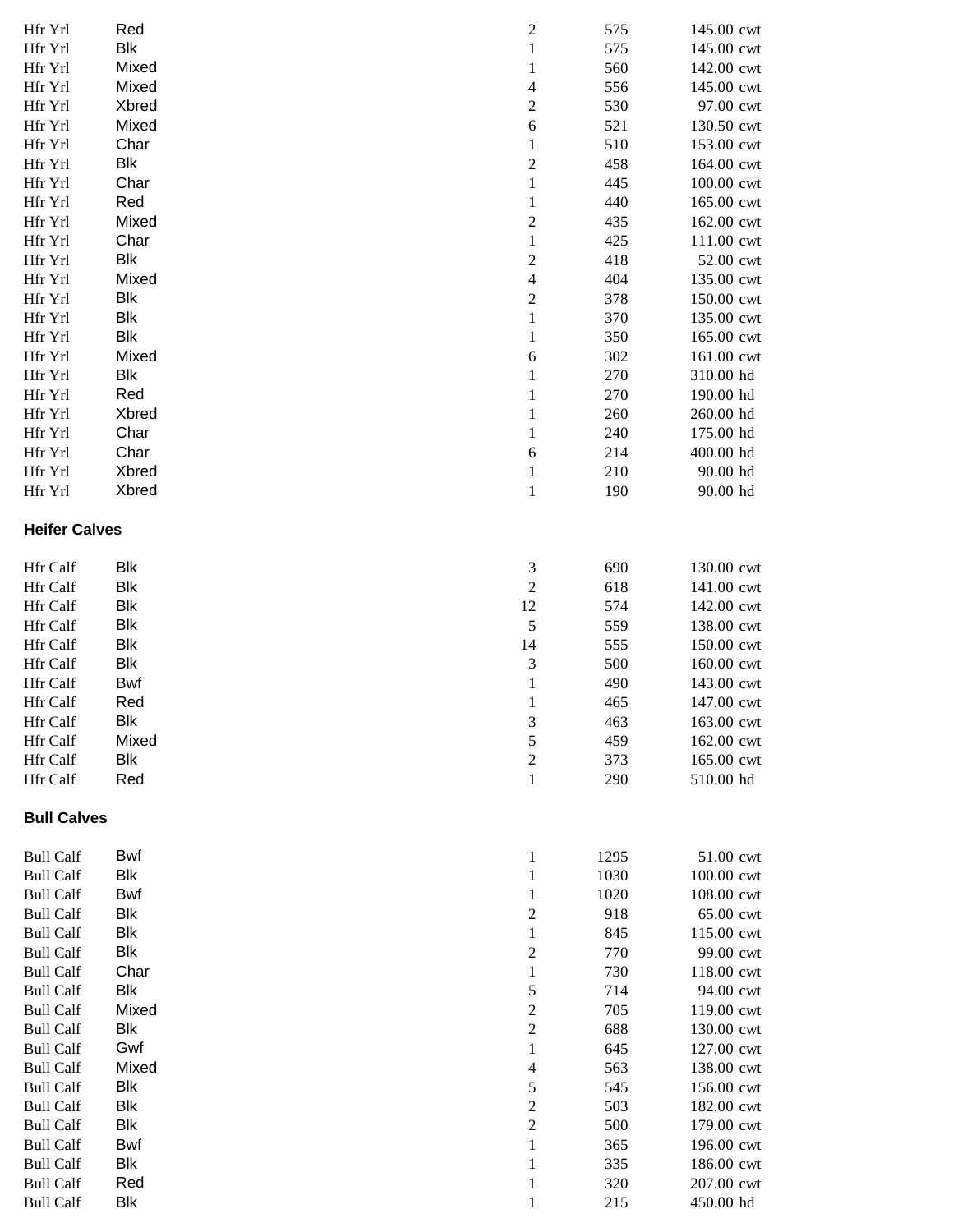| <b>Bull Calf</b> | Bwf                      | $\,1\,$                                   | 65           | 200.00 hd              |
|------------------|--------------------------|-------------------------------------------|--------------|------------------------|
| <b>Pairs</b>     |                          |                                           |              |                        |
| Pair             | Bwf                      | $\mathbf{1}$                              | 1420         | 1225.00 pr             |
| Pair             | <b>Blk</b>               | $\,1\,$                                   | 1325         | 1000.00 pr             |
| Pair             | <b>Blk</b>               | $\,1\,$                                   | 1230         | 1050.00 pr             |
| Pair             | <b>Blk</b>               | $\,1\,$                                   | 1195         | 1050.00 pr             |
| <b>Cows</b>      |                          |                                           |              |                        |
| Cow              | <b>Blk</b>               | $\sqrt{2}$                                | 1500         | 65.00 cwt              |
| Cow              | Red                      | $\mathbf{1}$                              | 1405         | 63.00 cwt              |
| Cow              | <b>Blk</b>               | $\mathbf{1}$                              | 1390         | 64.00 cwt              |
| Cow              | Blk                      | 3                                         | 1360         | 60.00 cwt              |
| Cow              | Mixed                    | 9                                         | 1346         | 925.00 hd              |
| Cow              | Blk                      | 3                                         | 1343         | 935.00 hd              |
| Cow              | Mixed                    | 6                                         | 1341         | 66.00 cwt              |
| Cow              | <b>Blk</b>               | $\,1\,$                                   | 1315         | 66.00 cwt              |
| Cow              | Mixed                    | 6                                         | 1314         | 875.00 hd              |
| Cow              | <b>Blk</b><br><b>Blk</b> | $\,1\,$                                   | 1290         | 63.00 cwt              |
| Cow              | Bwf                      | $\,1\,$                                   | 1280         | 56.00 cwt              |
| Cow<br>Cow       | <b>Blk</b>               | 6                                         | 1268<br>1263 | 875.00 hd<br>62.00 cwt |
| Cow              | <b>Blk</b>               | $\overline{\mathbf{c}}$<br>$\overline{c}$ | 1243         | 61.00 cwt              |
| Cow              | <b>Blk</b>               | $\,1\,$                                   | 1235         | 63.00 cwt              |
| Cow              | Blk                      | $\mathbf{1}$                              | 1220         | 66.00 cwt              |
| Cow              | Rwf                      | $\mathbf{1}$                              | 1205         | 60.00 cwt              |
| Cow              | Mixed                    | $\overline{\mathcal{L}}$                  | 1199         | 62.00 cwt              |
| Cow              | Bwf                      | $\mathbf{1}$                              | 1195         | 63.00 cwt              |
| Cow              | <b>Blk</b>               | 3                                         | 1177         | 60.00 cwt              |
| Cow              | <b>Blk</b>               | 8                                         | 1175         | 62.00 cwt              |
| Cow              | <b>Blk</b>               | $\,1\,$                                   | 1175         | 64.00 cwt              |
| Cow              | Mixed                    | $\overline{\mathcal{A}}$                  | 1155         | 66.00 cwt              |
| Cow              | <b>Blk</b>               | $\overline{c}$                            | 1153         | 65.00 cwt              |
| Cow              | <b>Blk</b>               | $\,1\,$                                   | 1150         | 66.00 cwt              |
| $_{\text{Cow}}$  | Mixed                    | $\sqrt{2}$                                | 1135         | 64.00 cwt              |
| Cow              | Blk                      | 3                                         | 1103         | 61.00 cwt              |
| Cow              | <b>Blk</b>               | $\overline{\mathcal{L}}$                  | 1101         | 61.00 cwt              |
| Cow              | <b>Blk</b>               | $\sqrt{2}$                                | 1100         | 55.00 cwt              |
| Cow              | Mixed                    | $\sqrt{2}$                                | 1088         | 66.00 cwt              |
| Cow              | Blk                      | $\mathbf{1}$                              | 1085         | 59.00 cwt              |
| Cow              | Blk                      | $\overline{4}$                            | 1085         | 57.50 cwt              |
| Cow              | Mixed                    | $\sqrt{5}$                                | 1063         | 59.00 cwt              |
| Cow              | <b>Blk</b>               | $\mathbf{1}$                              | 1060         | 700.00 hd              |
| Cow              | <b>Blk</b>               | $\sqrt{2}$                                | 1055         | 63.00 cwt              |
| Cow              | Blk                      | $\,1\,$                                   | 1040         | 52.00 cwt              |
| Cow              | Blk                      | $\,1\,$                                   | 1035         | 47.00 cwt              |
| Cow              | Blk                      | $\,1\,$                                   | 1030         | 67.00 cwt              |
| Cow              | Bwf<br>Blk               | $\,1\,$<br>$\,1\,$                        | 1030<br>1030 | 53.00 cwt<br>65.00 cwt |
| Cow<br>Cow       | Bwf                      | $\,1\,$                                   | 1025         | 54.00 cwt              |
| Cow              | <b>Blk</b>               | 5                                         | 1022         | 62.00 cwt              |
| Cow              | <b>Blk</b>               | $\overline{c}$                            | 1020         | 63.00 cwt              |
| Cow              | Blk                      | $\,1\,$                                   | 980          | 64.00 cwt              |
| Cow              | Rwf                      | $\mathbf{1}$                              | 975          | 61.00 cwt              |
| Cow              | <b>Blk</b>               | $\mathbf{1}$                              | 965          | 38.00 cwt              |
| Cow              | <b>Blk</b>               | 5                                         | 947          | 77.00 cwt              |
| Cow              | <b>Blk</b>               | $\mathbf{1}$                              | 910          | 62.00 cwt              |
| Cow              | Blk                      | $\mathbf{1}$                              | 905          | 17.00 cwt              |
| Cow              | Blk                      | 1                                         | 895          | 850.00 hd              |
| Cow              | Mixed                    | $\boldsymbol{2}$                          | 883          | 56.00 cwt              |
|                  |                          |                                           |              |                        |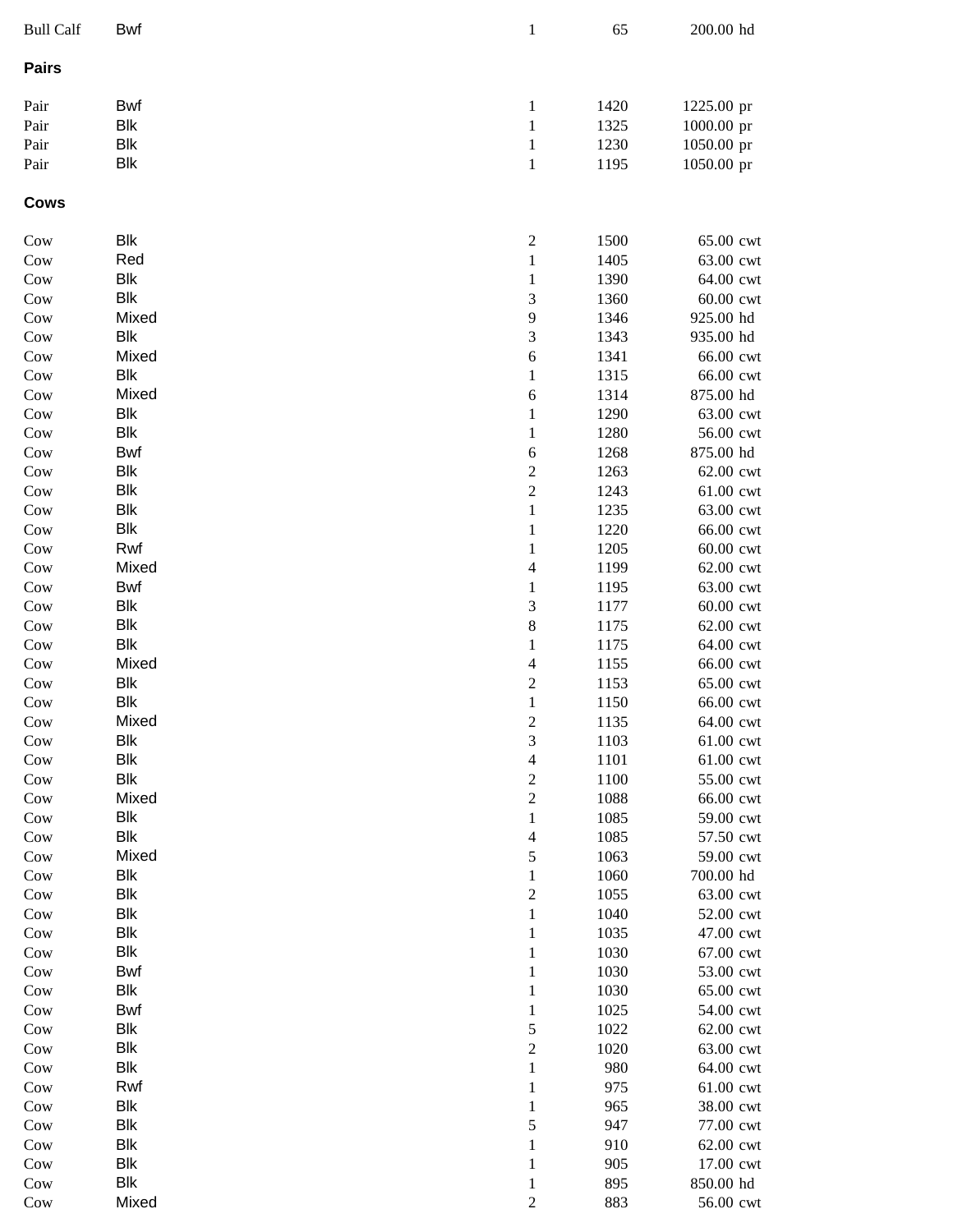| Cow          | <b>Blk</b> | 1              | 850  | 97.00 cwt  |
|--------------|------------|----------------|------|------------|
| Cow          | <b>Blk</b> | 1              | 760  | 40.00 cwt  |
| <b>Bulls</b> |            |                |      |            |
| <b>Bull</b>  | <b>Blk</b> | 1              | 2370 | 90.00 cwt  |
| <b>Bull</b>  | Hereford   | $\overline{2}$ | 2188 | 88.00 cwt  |
| <b>Bull</b>  | Hereford   | 1              | 2155 | 88.00 cwt  |
| <b>Bull</b>  | Red        | 1              | 2130 | 89.00 cwt  |
| <b>Bull</b>  | Char       | 1              | 1990 | 2100.00 hd |
| <b>Bull</b>  | Hereford   | 4              | 1974 | 89.50 cwt  |
| <b>Bull</b>  | Char       | 1              | 1820 | 1850.00 hd |
| <b>Bull</b>  | Blk        | 1              | 1820 | 90.00 cwt  |
| <b>Bull</b>  | Red        | 1              | 1690 | 77.00 cwt  |
| <b>Bull</b>  | Blk        | 1              | 1660 | 86.00 cwt  |
| <b>Bull</b>  | Blk        | 1              | 1625 | 82.50 cwt  |
| <b>Bull</b>  | Red        | 1              | 1505 | 72.00 cwt  |
| <b>Bull</b>  | Blk        | 1              | 1350 | 71.00 cwt  |
| <b>Bull</b>  | Red        | 3              | 1135 | 76.00 cwt  |
| <b>Bull</b>  | Red        | 1              | 1135 | 74.00 cwt  |
| <b>Bull</b>  | Blk        | $\overline{c}$ | 973  | 70.00 cwt  |
| <b>Bull</b>  | Char       | 1              | 585  | 118.00 cwt |